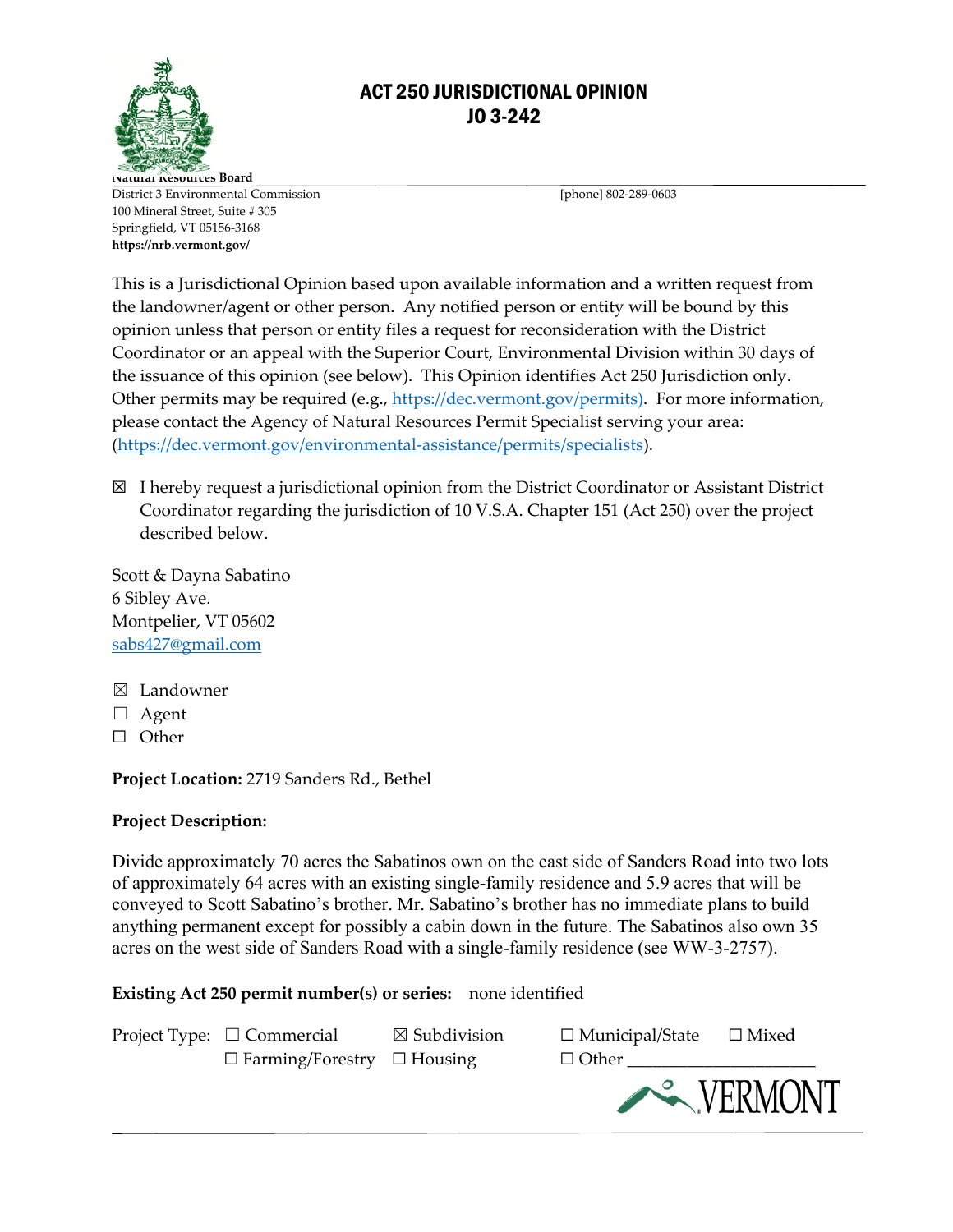Has the landowner or affiliated person subdivided before?  $\Box$  Yes  $\Box$  No  $\Box$  N/A If Yes: Location: \_\_\_\_\_\_\_\_\_\_\_\_\_\_\_\_\_\_\_\_\_\_\_ no. of lots: \_\_\_\_\_\_\_\_\_\_\_\_ Date\_ **AN ACT 250 PERMIT IS REQUIRED:** ☐ **YES** ☒ **NO**

## **BASIS FOR DECISION:**

Creation of fewer than 10 lots in a five year period does not require a permit. 10 VSA § 6001(19)(a)(1).

DATE: April 12, 2022

Pete Kopsco District Coordinator, District 3 Environmental Commission 100 Mineral Street, Suite # 305, Springfield, VT 05156-3168 Telephone: (802) 595-2735 Email: Peter.Kopsco@vermont.gov

*This is a jurisdictional opinion issued pursuant to 10 V.S.A. § 6007(c) and Act 250 Rule 3(B). Reconsideration requests are governed by Act 250 Rule 3(B) and should be directed to the district coordinator at the above address. Any appeal of this decision must be filed with the Superior Court, Environmental Division within 30 days of the date the decision was issued, pursuant to 10 V.S.A. Chapter 220. The Notice of Appeal must comply with the Vermont Rules for Environmental Court Proceedings (VRECP). The appellant must file the entry fee required by 32 V.S.A. § 1431 with the Notice of Appeal, which is \$295.00. The appellant must also serve a copy of the Notice of Appeal on the Natural Resources Board, 10 Baldwin Street, Montpelier, VT 05633-3201, and on other parties in accordance with Rule 5(b)(4)(B) of the Vermont Rules for Environmental Court Proceedings.*